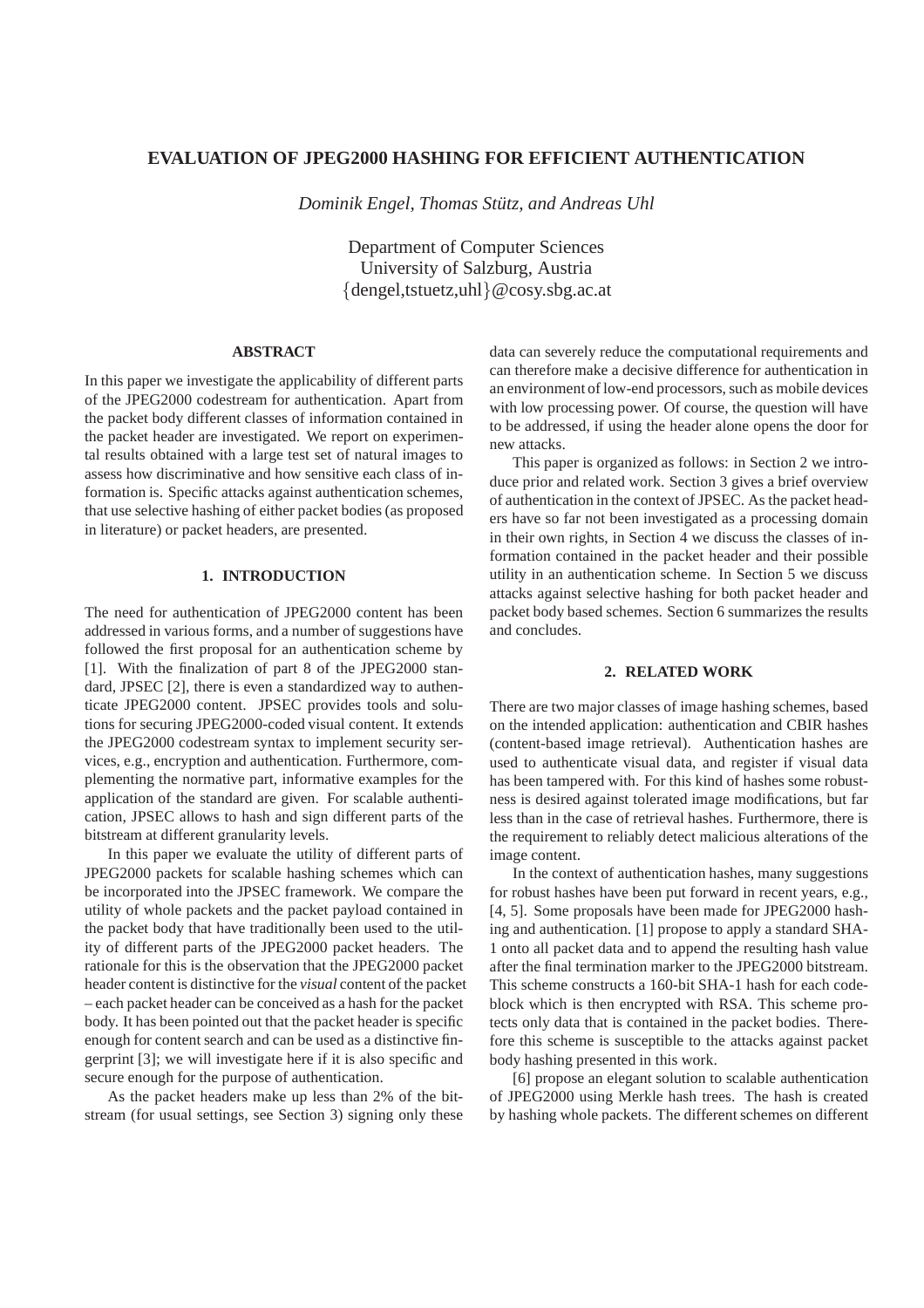| Codestream entity         | Length in bytes |
|---------------------------|-----------------|
| Avg. main header          | 130.00          |
| Avg. packet header length | 6.52            |
| Avg. packet body length   | 409.03          |
| Avg. packet length        | 434.66          |
| Avg. number of packets    | 153.41          |

**Table 1**. Average length of the different codestream entities

granularities we discuss here, e.g., based on the JPEG2000 packet headers, can be used for the creation of the Merkle hash trees by substituting the hashing method.

[7] propose a robust hashing scheme based on JPEG2000 that employs parts of the packet body: starting at the beginning of the codestream in layer progression packet body data up to a specified length is used as a hash. Therefore this scheme is susceptible to the attacks against packet body hashing presented in this work.

## **3. JPEG2000 BITSTREAM AUTHENTICATION WITH JPSEC**

In many applications, authentication is the most important security service. Even when confidentiality is the targeted security service, it should be augmented by authentication to prevent attacks [2, p.29]. Therefore an authentication template exists in JPSEC (a normative tool). Three authentication methods are standardized: Hash-based MACs, Cipherbased MACs and Digital Signatures. These authentication methods can be applied on different granularity levels. JPSEC allows to specify very freely how to process (authenticate in our application) the JPEG2000 data. JPSEC specifies several syntactic/semantic elements that ensure the unique processing of JPEG2000 data. The "Zone of Influence" (ZoI) specifies which JPEG2000 parts are subject to further processing. These fractions of the JPEG2000 codestream can be defined by image and non-image related parameter classes [2, p.16]. It is, e.g., possible to specify that only resolution 0 and 1 are authenticated. The "processing domain" specifies in which domain the tool is applied (e.g., pixel domain, wavelet domain, codestream domain). Furthermore the processing domain allows to specify if the protection method is applied to the packet header and the packet body or just the packet body. Note that the packet headers on their own are not a standard processing domain in the normative part of JPSEC. To incorporate the packet header based hash into JPSEC the definition of a user defined tool or ZoI is necessary. The granularity level specifies in which granularity the tool is applied (e.g. on tiles, components, resolutions, layers, precincts, packets).

In order to estimate the cost for authentication at the different granularities, in Table 1 we give the average length of packet header, packet body and whole packet. The numbers were computed for each of the 1000 images in the test set

with the coding settings described in Section 4. Note that the selective hashes we discuss here are all on the granularity of packet level (one hash is produced for each packet). As every hash or HMAC value can be expected to have a size of at least 16 byte, authentication at a fine granularity can have a significant impact on compression performance. Processing on a packet basis increases the file size about 3.37%, while processing on resolutions results in a file size increase of 0.14%. Thus in applications it may be necessary to restrict the granularity to resolution level, i.e., construct only one hash for all the contributions to a certain resolution level. Table 1 also shows that the average packet headers make up only 1.49% of the codestream. If the packet header has a high level of discriminative power, then a selective hashing scheme that only hashes or even directly signs the packet headers can save a lot of computational effort. Note that only hashing 2% of the packet body data is not a feasible approach as such a hash would only pertain to the first codeblocks in the packet and not register changes in the rest.

# **4. JPEG2000 PACKET HEADERS AS A DISCRIMINATIVE FEATURE**

The packet headers contain information on different properties of the packet. We will refer to each different kind of header information as a "class" in the following. The classes that can be used for hashing are: the packet header length (hLEN), the packet body length (bLEN), the length of the contribution of each codeblock to the packet (CCP), the number of leading zero-bitplanes (LZB), the inclusion information of each codeblock (INC), and the number of coding passes that are contained in the packet for each codeblock (NTP). We add three more classes: hSHA, bSHA, and pSHA, which are 160-bit SHA-1 hash values for all of the packet header data, all of the packet body data and for all of the whole packet data, respectively. We investigate all of these classes regarding their discriminative power, i.e., their utility in telling different images apart.

The 1000 images of our test set have a size of  $512 \times 512$ pixels and are 8bpp grayscale. We compute the header hash for each class of header information for each packet in each image. To determine how many packets we need to reliably tell the images apart, we compare the hashes at all possible lengths of each possible pair among the 1000 images and record exact matches. We use a wavelet decomposition level of 5, 32 quality layers in resolution progression order and a codeblock size of 64. These settings produce a maximum of 192 packets for each image.

Our evaluations reveal that the packet header information of the first 10 packets has the same discriminative power as information of all the packets (192) . Furthermore it turns out that CCP, NTP, INC and LZB have different discriminative properties. For the LZB more than 120 packets are needed to reliably authenticate an image in the test set. The other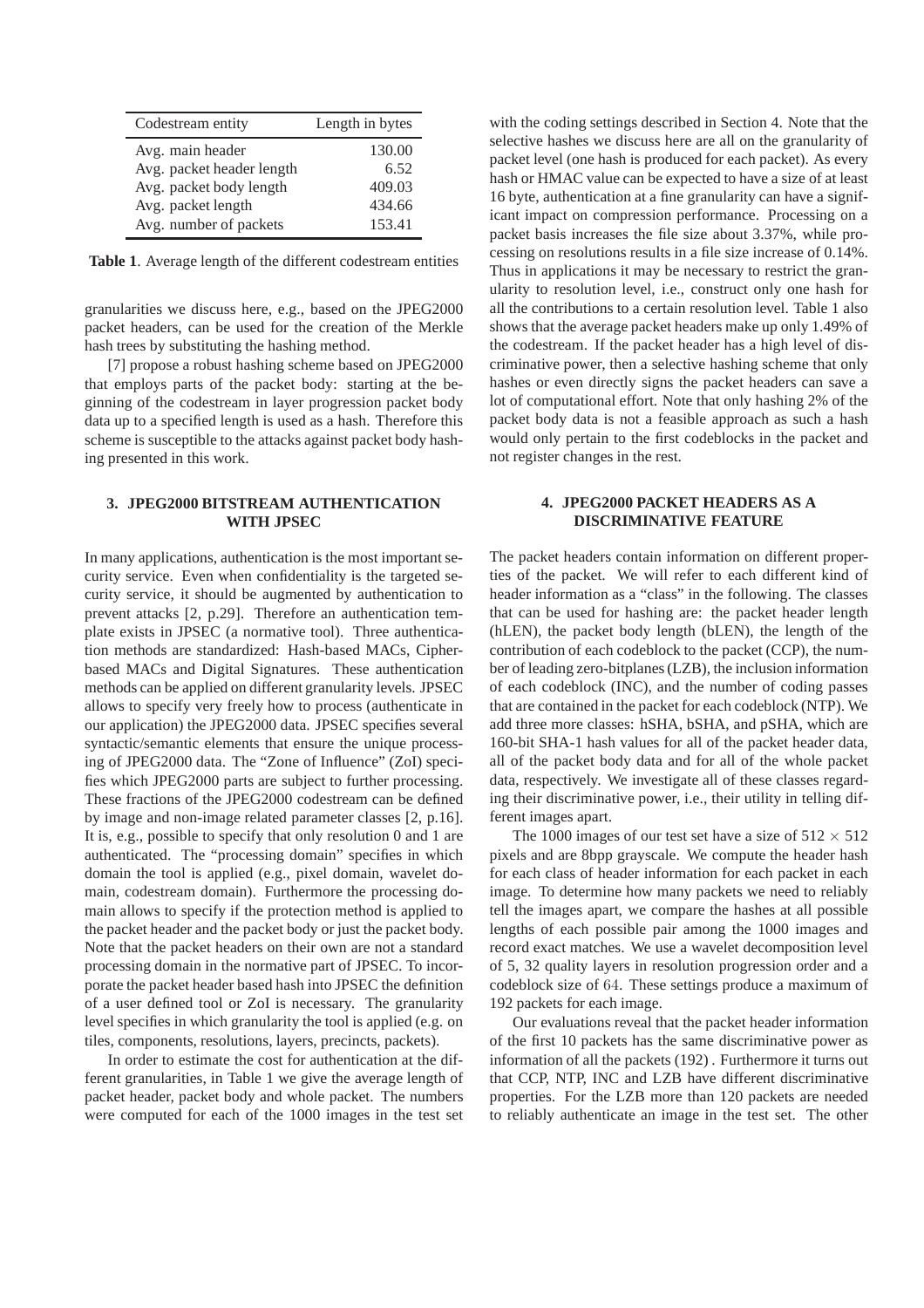

(a) Tamper Mode 1 (b) Tamper Mode 2

**Fig. 1**. Example for tampered images

three header information classes exhibit higher discriminative power, with the CCP being the most discriminative feature.

In terms of discriminative power we can summarize that a hash over the packet header works as well as a hash of the whole packet and that even for a small number of packets. Single classes of the header information could also be used, but reduce the discriminative power in different degrees, compared to the combination of all features.

#### **4.1. Sensitivity**

Any authentication scheme needs to be sensitive towards malicious alterations. We have already shown that after relatively few packets in terms of distinguishing different images the selective hashing schemes have the same discriminative power as hashing schemes based on the whole packet. In the following we investigate if they also exhibit the same sensitivity.

We quantitatively investigate sensitivity with the set of 1000 images by tampering with each of the images. We use two types of tampering, in both of which the tampered images are marked at random positions. In mode 1, the text "tampered" is inserted, in mode 2 a white "x" followed by a black "o" is inserted. Examples are shown in Figure 1. We use resolution progression order. The sensitivity results are shown in Figure 2. The plots show the packet index for which the modification is first registered on the abscissa. The ordinate shows the number of images. It can be seen that the packet body hash reliably detects both of the modifications after 2 packets. The header hash needs more packets, especially for the shorter modification, but also succeeds in detecting the tampering in both cases in Resolution 0 (which corresponds to a  $16 \times 16$  pixel version of the original image).

#### **5. ATTACKS AGAINST SELECTIVE HASHING**

The results of the previous sections indicate that both, the packet header and the packet body data are suitable for image authentication. Packet header based schemes can lower computational demands, as those parts are only small fraction of the overall data. In this section we investigate what tradeoff in terms of security has to be expected. Hashing only the



**Fig. 2**. Histograms for sensitivity comparing header and body hash

JPEG2000 packet bodies can be implemented in JPSEC (but definitely should not!).

#### **5.1. Selective Packet Header Hashing**

An important question is if, given an image, another image – visually distinct from the original – with the exact same hash can be constructed. It is absolutely possible to rewrite a packet body that fits a given packet header, as numerous proposals for format-compliant encryption of packet bodies show (that leave the packet header in plaintext)[3]. Packet body data can be selectively encrypted, thereby hiding the image content. The encryption can be applied with fine granularity, e.g., on single coding passes of a codeblock. This method enables an attacker to hide arbitrary portions of the codestream without affecting the JPEG2000 packet header. A signature on the packet header hash remains valid for the codestream, even if the packet bodies are later reverted to their original state. The visual examples for this attack look similar to the results for the selective packet body hashing attack (as shown in Figure 3).

### **5.2. Selective Packet Body Hashing**

There are practical attacks against schemes that only hash (and sign) the packet body. As an example an image was created that in its wavelet representation contains an inconspicuous image in the lower 4 resolutions. The coefficients of the 5<sup>th</sup> resolution were replaced with the coefficients of an image containing only the word "Attack". In the JPEG2000